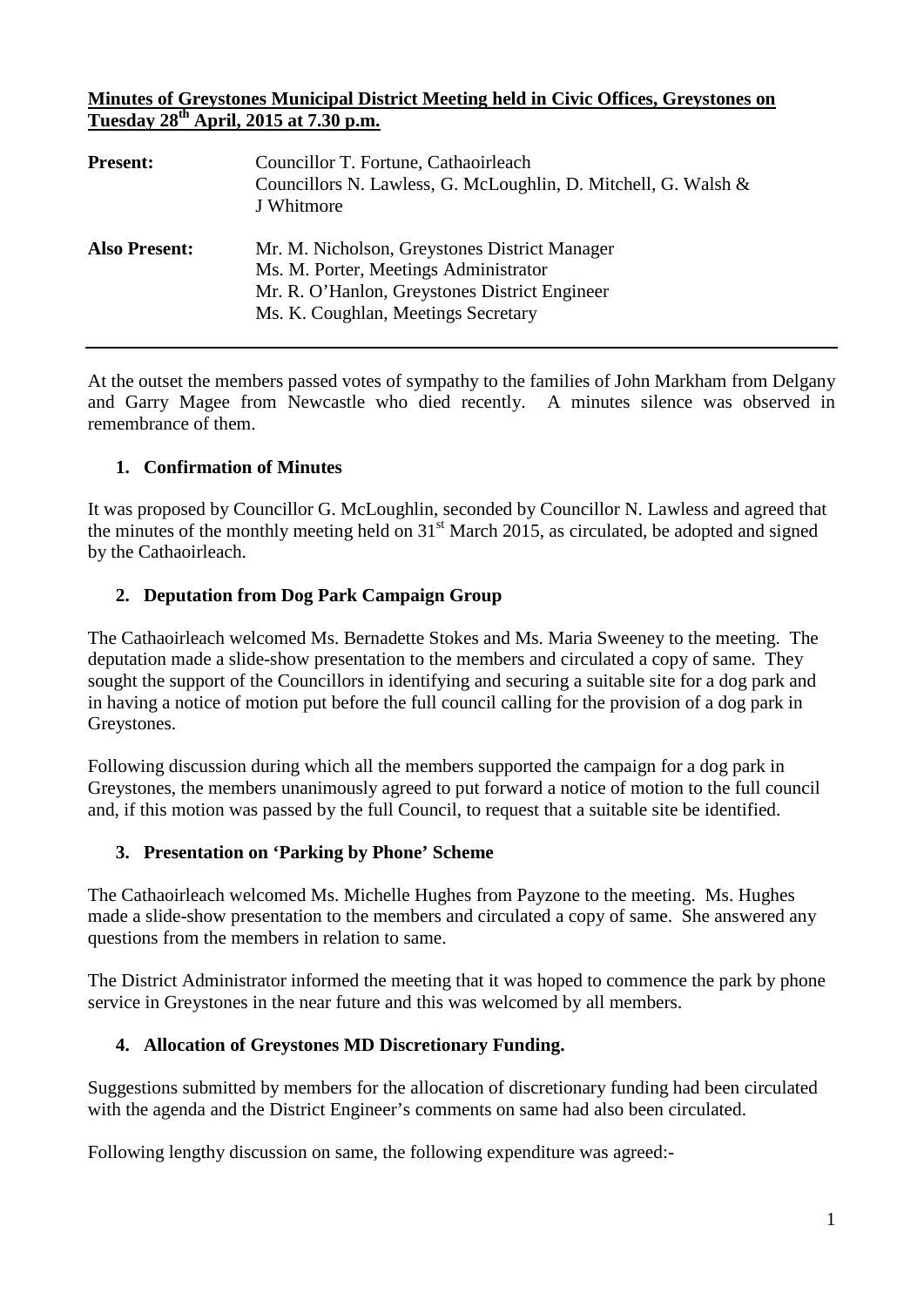*NPPR Funding*:- Upgrading of Pedestrian Crossing Lights €25,000; provision of footpath, ducting and relocation of public lighting to Burnaby Park €25,000; provision of three benches in extension to Greystones playground €3,000; landscaping scheme at Crowe Abbey €2,000; footpath in park at Newcastle **€**5,000 and surfacing of public right of way at Burnaby Heights **€8**,000 (Total: €68,000).

*Economic Development and Promotion Funding*:- Mural at north beach **€1**,000.

*Tourism Developent & Promotion Funding*;- Dog fouling initiative  $\bigoplus$ ,000.

It was agreed that the District Administrator would summarise all expenditure agreed to date and advise the members of same so that suggestions could be considered for the balance remaining at the May monthly meeting.

It was also agreed that the District Engineer would cost the following works for possible NPPR funding: (1) repairing fence at Beechwood Park, Kilcoole opposite church; (2) fencing or wall at Beachdale, Kilcoole; (3) bollards at traffic calming on main road in Newcastle and (4) traffic calming at new traffic lights at bottom of Main Street, Kilcoole.

It was further agreed that if deemed necessary by the District Engineer, bollards should be placed at Ard na Mara, Kilcoole and funded from the road maintenance budget and that the moving of the fence at Greystones playground to extend the playground should be funded from the playground maintenance budget.

# **5. Report on Greystones Harbour Development.**

A report on the Greystones harbour development, together with drawings, was circulated to the members.

Following discussion it was agreed to ask Wicklow County Council for an update on the position regarding facilities for local commercial fishermen including who they have met with to date and when, and the issues being considered. The members asked that they be consulted before any final decision is taken on facilities for local fishermen and moorings and they requested that a meeting with them, the fishermen and Council officials be arranged. The members also requested an update on progress with the residential development including details of any new development partner, timeframes, etc. and they asked for a photo montage of the completed clubhouses and for confirmation that the external finishes conform to the original plan.

### **6. Report from Greystones District Engineer**

A progress report on NTA and Department of Transport projects as well as other works was circulated to the members and the District Engineer answered any queries from the members in relation to same.

Following discussion it was agreed that the District Engineer would examine the following:

- 1. Tesco junction works
- 2. Repair of ramps on Mill Road
- 3. Sign for motorists on wall at Sea Road, Kilcoole junction

### **7. Notices of Motion:**

It was agreed to consider notice of motion (d) first as follows: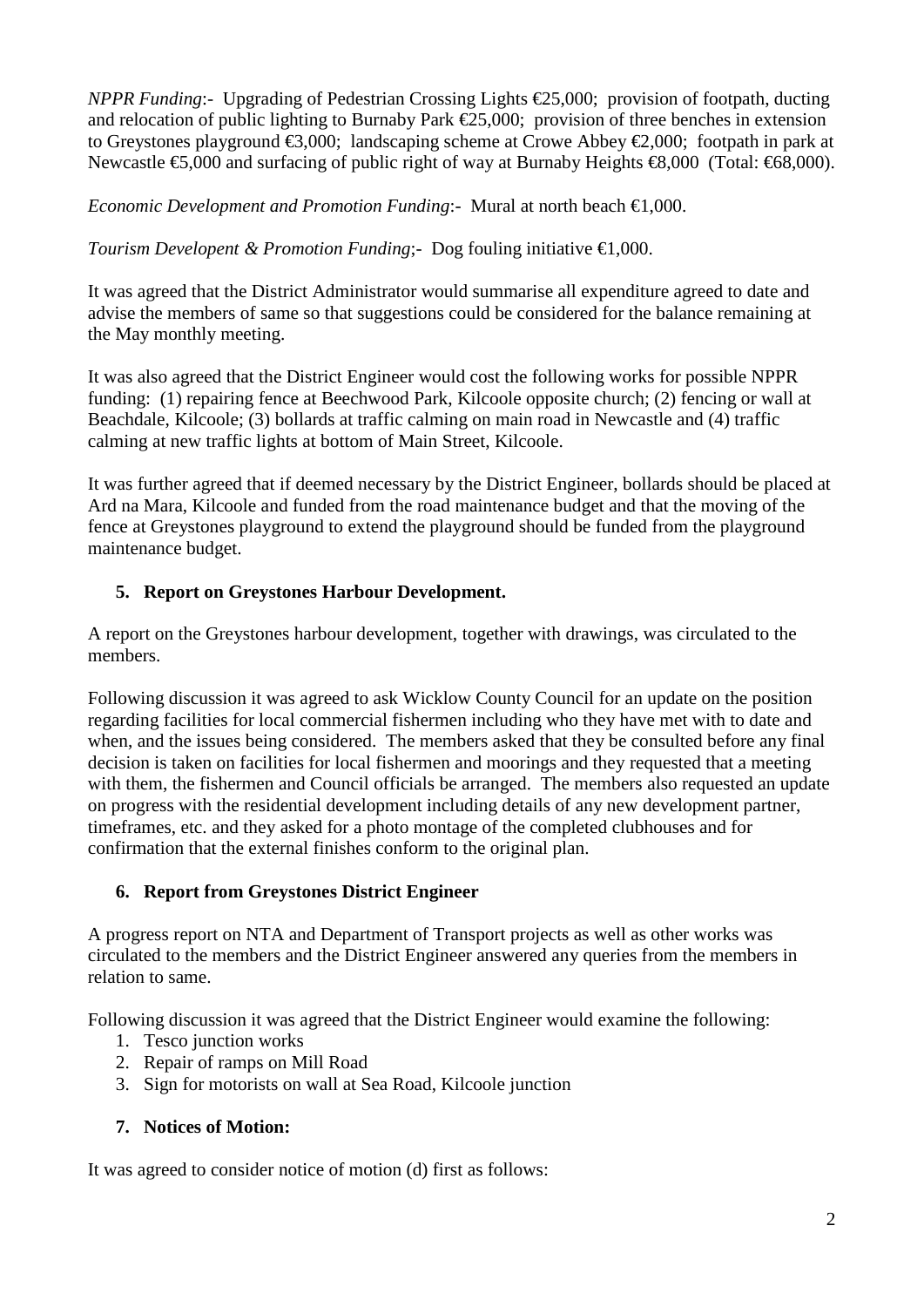(d) Motion in the names of Councillors G. Mc Loughlin & D. Mitchell: "That Greystones Municipal Council puts an amendment into the Greystones-Delgany and Kilcoole Local Area Plan to exclude new Fast Food outlets being built within one Kilometre of primary and secondary schools".

The Cathaoirleach proposed that the motion be amended as follows: "Conscious of the fact that planning has an important role to play in promoting and facilitating active and healthy living patterns for local communities, Greystones Municipal District Council resolves to insert an amendment into the current Greystones-Delgany-Kilcoole Local Area Plan to exclude any new fast food outlets which offer foods that are high in fat, salt or sugar from being built or from operating within 400 metres of the gates or site boundary of schools, parks or playgrounds excluding premises zoned town centre" and this was agreed.

The District Administrator informed the members that, on the recommendation of the Chief Executive, a full meeting of Wicklow County Council recently rejected the inclusion of a similar proposal in the County Development Plan. She pointed out that if the motion was passed by the Greystones MD it would have to go before a full meeting of the Council for agreement. She stated that the process of amending the LAP was a lengthy one and that all forward planning staff were currently tied up with the review of the County Development Plan.

Following discussion the members adopted the amended resolution and agreed that it be forwarded to the full Council for consideration.

As time had run out it was agreed to circulate the members with responses to notices of motion (g) and (h) as follows:

 $(g)$  Motion in the names of Councillors D. Mitchell & G. McLoughlin: "The Council should insist that proper landscaping is carried out at the large factory in Charlesland as is required".

(h) Motion in the names of Councillors D. Mitchell  $& G.$  McLoughlin: "The Council should investigate trees being felled and hedges removed on what appears to be public land beside 10 Churchfields, Delgany Wood".

It was also agreed to defer the following motions to the May meeting:

(a) Motion in the name of Councillor N. Lawless:

"To review the traffic flow and speed on the Lott Road in Kilcoole. There are 9 housing estates and other houses along with a crèche on this road. On foot of numerous complaints from residents about speeding cars on this road, I would like to request that the Lott lane be monitored and then, if found to have a need, that it is considered for appropriate speed calming measures".

(b) Motion in the name of Councillor N. Lawless:

"The conditions of the footpaths on the Lott Lane are in a bad way. I am requesting that they would be part of the foot path repair if the 25% of the GMD allocation of the restoration improvement grant is transferred out of the discretionary maintenance".

(c) Motion in the name of Councillor N. Lawless:

"The ramps on Church Lane are in a very bad way and now they have potholes on either side of some of them. I would like to request that we look at getting them repaired".